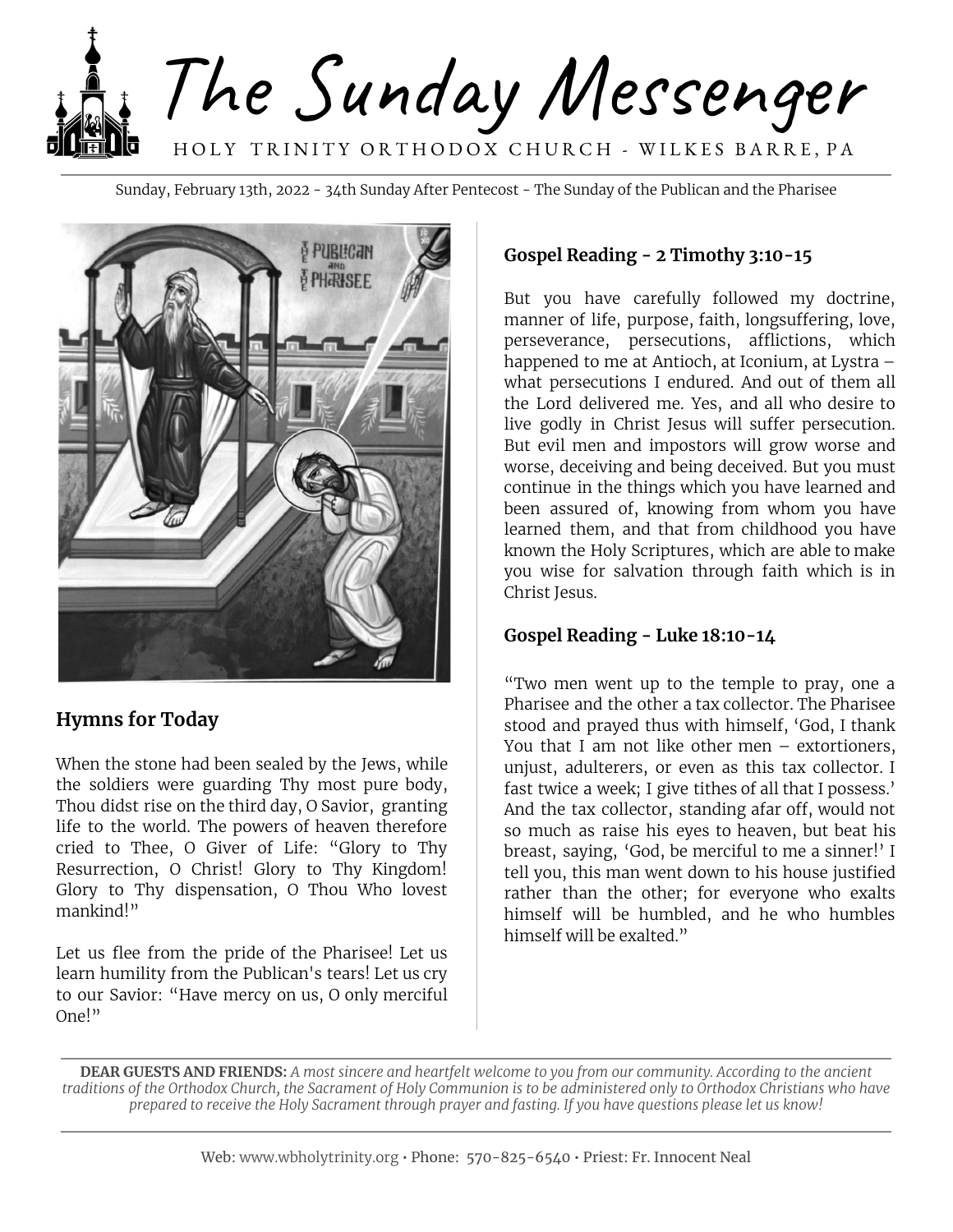# **This Week' s Schedule**

#### **THIS WEEKEND**

**SAT, Feb 12th:** Great Vespers @ 5 PM, Confessions **SUN, Feb 13th:** Hours @ 8:40 AM, Divine Liturgy @ 9 AM, Blessing of the Candles, Coffee Hour, Church School, Parish Council Meeting

#### **THIS WEEK**

**WED, Feb 16th:** Private Prayer 11:00 AM-1:30 PM

#### **NEXT WEEKEND**

**SAT, Feb 19th:** Great Vespers @ 5 PM, Confessions **SUN, Feb 20th:** Hours @ 8:40 AM, Divine Liturgy @ 9 AM, Church School, Coffee Hour

### MEMORIAL DONATIONS

**In Memory of Betty Serafin** \$25 - John & Irene Zimich \$100 - James Fey & Sandra Havrilak

#### **Parish Events & Announcements**

**PARISH COUNCIL MEETING:** TODAY, Feb 13th @ 11:30 AM. All are welcome to attend.

**ENVELOPES:** If you have not received your box of giving envelopes for 2022 or would like a box, please contact Colleen King or Fr. Innocent.

**2021 GIVING SUMMARIES:** Pick up your 2021 giving summaries in the vestibule. Those that are not picked up will be sent by mail. If you have any questions see Colleen King.

**SAT, FEB 19TH FRIENDS OF THE POOR OUTREACH:** Join us here at Holy Trinity at 9 AM, Sat, Feb 19th. We will begin with a short briefing and prayer before heading to the square in downtown Wilkes Barre. Our purpose is to encounter the person of Christ in the poor, needy and homeless, engaging them with a loving heart, warmth and friendly conversation. We will also take much needed winter supplies for any who may be in

need. We plan to be finished by noon. All are welcome. A signup sheet is in the Vestibule.

#### **LEADERSHIP OPPORTUNITY FOR YOUTH IN OUR**

**COMMUNITY:** Holy Trinity is planning a community service experience for our Wilkes-Barre area youth with **YES**, an Orthodox ministry that focuses on developing young Orthodox leaders. It will take place on a Saturday during Lent. **YES** creates formative opportunities that equip participants to serve each person as the image of Christ. **YES** offers leadership opportunities for high school and college-aged youth. Contact Catie DeCarlo for more information.

**MAN OF GOD SHOWING AT CINEMARK MOOSIC MARCH 21ST @ 7 PM:** "*Exiled unjustly, convicted without trial, slandered without cause. Man of God depicts the trials and tribulations of Saint Nektarios of Aegina, as he bears the unjust hatred of his enemies while preaching the Word of God."* Join us for this excellent film about one of our own saints. Tickets can be purchased in advance online. More details to come.

**2022 HOME BLESSINGS***:* If you would like your home to be blessed and have not yet scheduled a time see Fr. Innocent to set it up.

**WEEKLY GIVING UPDATE:** We need your help! Holy Trinity is not currently meeting its monthly expenses. In addition to your much-needed prayers, please consider giving a little extra each week or making an additional donation. Below are our current numbers.

**Weekly Cost to Keep the Church Open** - \$ 3,260 **Monthly Cost to Keep the Church Open** - \$14,127 **Collections last Sunday (in person & online)** - \$2,943

**REMINDER:** If you have not paid your annual 2022 Church Painting Loan Commitment of \$80 please remember to do so. This is the 3rd of 5 annual payments towards paying off the loan.

## **Birthdays & Anniversaries**

**February Birthdays:** Mary Gurka (2/1), Cassandra Mahaffey (2/2), Subdeacon Thomas Donlick (⅖), Sebastian Neal (2/6), Paul Tumavitch (2/9), Mitchell Rivera (2/14), David Mills (2/19), Jeremiah Haugh (2/21),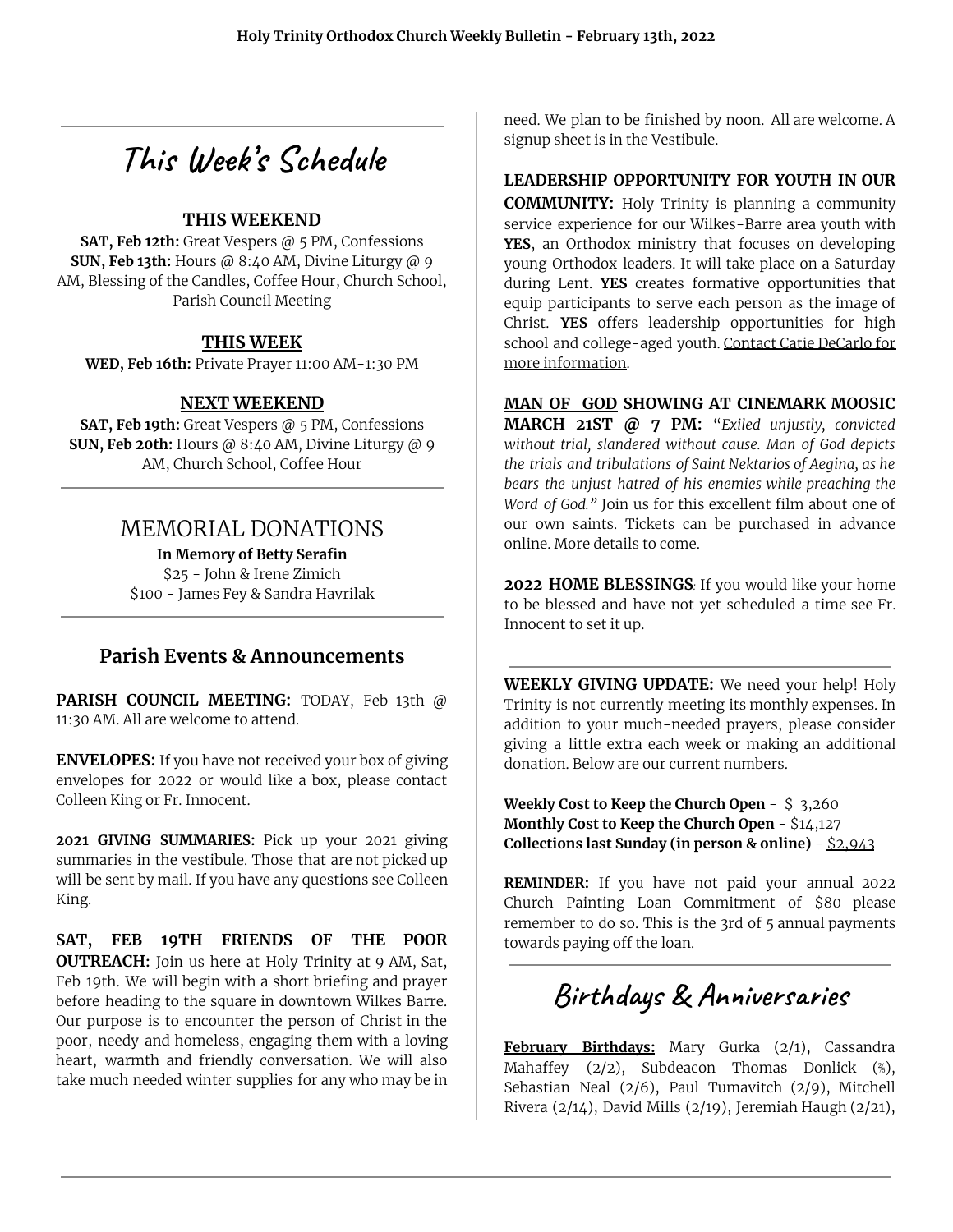Sandy Serafin (2/23), Alexanne Conklin (2/24), Andrew Rivera (2/28)

**This Week's Birthdays:** Mitchell Rivera (2/14), David Mills (2/19)

**PARISH PRAYER LIST Living:** Cynthia Dulsky, Theodore & Elenor Sovryda, Nadine Breisch, Sonja & Leanne Kay, Josie Bissett, Lisa & Scott Harvey, Daniel & Shannon Bissett, Delores Karas, Archpriest Daniel & Matushka Myra Kovalak, Violet Filipi, Catherine, Danny Gobish, Lorraine Pace, Peter Holoviak & Family, Evelyn Kosmiski, Joe Sloan, Matushka Elizabeth, Karen Maier, John Metz, Tim, Jeri Basarab, Fr. Theodore Orzolek, Bernie Elko, Delores Voda, Mary Ann Lepa, Eric, Mat. Delores Donlick, Archpriest Vladimir Fetchko, Dorothy Sysak, James Clark, Vasilli (Bill) Talpash **Departed:** Lynn Bankos, Betty Serafin

## The Publican and the Pharisee

*By Met. Anthony Bloom*

In the Name of the Father, the Son, and the Holy Ghost.

How short, and how well known today's parable, and yet, how intense its message, how challenging...

Intense it is in its very words: two men come into the church of God, into a sacred realm which in a world that is lost to Him, belongs to Him unreservedly: into His Divine Realm. And one of the men walks boldly into it, takes a stand before God; the other one comes, and doesn't even dare cross the threshold: he is a sinner, and the Realm is holy, like the space around the Burning Bush in the desert which Moses could not enter without having unshod his feet, otherwise than in adoration and the fear of God.

And how different the words spoken! Apparently the Pharisee praises God, he gives Him glory - but for what? Because He has made a man like him, a man so holy, so worthy of Him, of God; a man who not only keeps all the commandments of the Law, but goes beyond of what God Himself has commanded, and can expect of man. Indeed, he stands before God praising Him, that he, the Pharisee, is so wonderful that he is God's own glory, the shining, the revelation of God's holiness...

The Publican does not dare enter into the holy Realm of God.

And the parable is clear: the man who came and stood brokenhearted, ashamed of himself, knowing that he is unworthy of entering this sacred space goes back home forgiven, loved, indeed: accompanied by God Himself Who came into the world to save sinners and Who stands by everyone who needs Him, who recognises his need, or not, unto salvation.

The Pharisee goes home, but he goes home less forgiven; his relationship with God is not the same; he is at the center, God is peripheric to him; he is at the heart of things, God is subservient to him. It does not mean that what he did was worthless; it simply means that as far as he is concerned, it has born no fruit of holiness in himself. The deeds were good, but they were spoiled, poisoned by pride, by self-assertion; the beauty of what he did was totally marred because it was addressed neither to God nor to his neighbour; it was turned in on himself. And we are told that this pride has despoiled this man, has taken away from him the fruits of his good works, the fruit of his outward faithfulness to the law of God, that only humility could have given him and his action full meaning, that only humility could have made his actions into life, into the waters of life gushing into eternity.

But then, the question stands before us: how can we learn anything about humility if that is the absolute condition to be not like the barren fig tree, but fruitful, to be rich harvest and from whom people can be fed.

I do not know that we can move from pride, vanity into humility in a single unless something so tragic happens to us that we see ourselves, we discover ourselves completely bereft of everything that supported our sinful, destructive, barren condition. But there is one thing which we can do: however much we think that we are possessed of gifts of all sorts of heart and mind, of body and soul, however fruitful our action may be, we can remember the words of Saint Paul: O, man! What have you got which was not given you?!.. And indeed, he echoes at this point what Christ said in the first Beatitude, the Beatitude that opens the door to all other Beatitudes, the Beatitude which is the beginning of understanding: Blessed are the poor in spirit... Blessed are those who know, not only with their intellect - but at